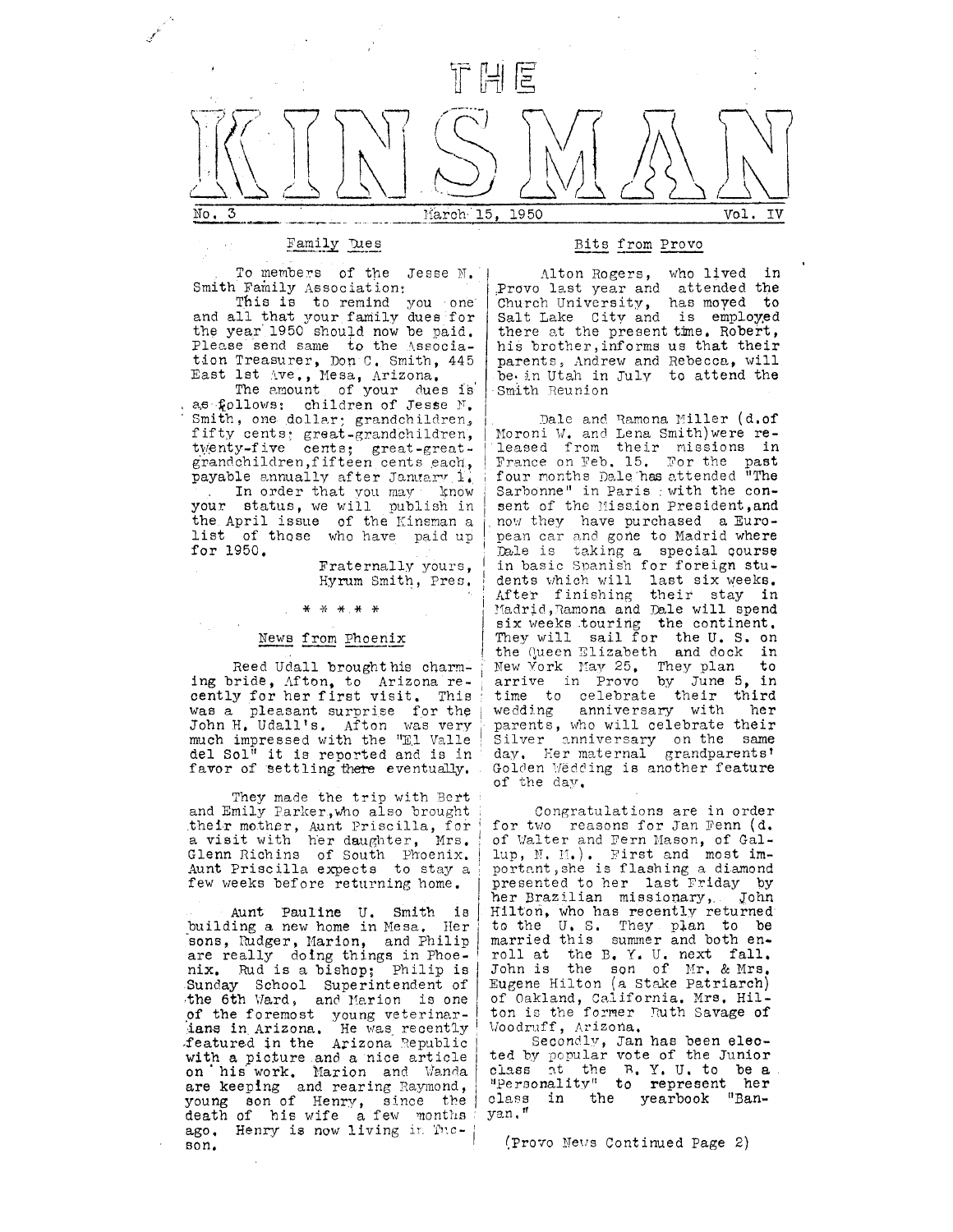The Deseret News Church Section seems to carry a lot of family news. In the Feb. 19 issue is a picture of the stake presidency of the new East Long Beach Stake. John C. Dalton is the new Stake President.

The Feb. 26 issue has a picture of the Phoenix 2nd Ward bishopric, with Rudger G. Smith<br>listed as bishop.

While we are mentioning appointments to church positions we should mention that L. Flake Rogers(s.of S. Lorenzo and Annabelle F.) was called to serve on the Chicago Stake High Council some time ago. He is in Chicago taking a 4-year course in chiropody.

A picture of a missionary<br>orchestra group in the March 5 issue of the Church News includes J. Robert Smith (s. of Moroni W. and Lena) who is in the Central Pacific Mission.

\* \* \* \* \*

Uncle Silas D. Smith calls<br>to our attention the large number of the clan doing temple work at the Arizona Temple. Among the ordained workers are: Clarence and Esther S. Shumway, John and Myrtle S. Blocker, Samuel F. and Lulu J. Smith, Silas D. and Ellen Smith, Kent S. and Fern Frost, Doing regular ordinance work are Clarence and Seraphine S. Frost and Maurine Smith. Lily 0. Bushman works at the clothing counter.<br>Others of the family are there occasionally.

(Provo News Continued)

Ruth Benson, R.N. has been<br>appointed full time nurse at the B. Y. U. Student Health Center.<br>She will also receive her Bach-<br>elor's Degree from the Y this<br>June. Ruth and Rhea will be remembered as Aunt Rachel and Uncle Melvin Benson's twins.

Ross and Erna Rogers Holdaway of Orem (d. of Lorenzo and Annabelle Rogers) are the proud parents of a son born March 11 at the Utah Valley Hospital in Provo. They now have four sons and a daughter. Word has just been received that Erna's sister, Inez, also<br>has a new baby--a daughter.

Two weeks ago LeRoy Smith was the principal speaker in Sacrament Meeting at the Provo 8th Ward.<br>His subject was Intolerance and Love for our Fellow Men, which we can all well afford to heed.  $\mathcal{A}_{\mathcal{A}}$ 

 $\log \frac{1}{2} \log \frac{1}{2}$ 

## News from Snowflake Way

The beautiful chapel in the center of Snowflake is getting a new paint job throughout and is soon to have a large rose garden<br>added to the church yards. Behind this work are the members of the bishopric, three of whom are of the JNS family. The counselors<br>to Bishop Barr Turley are John Ballard and Vincent Flake; Andrew Smith is Ward Clerk.

In the missionary picture<br>gallery are pictures of about 20<br>boys and girls, with S. Eugene<br>and Lilly Flake at the top. Out of the group of 20, the Smiths can claim at least nine. This<br>helps to show that the family influence is still strongly felt although the numbers are fewer than formerly.

In the new members department the following is reported:

Births: a son to Roscoe Rogers (s. of Leonora S. and Marion) on Feb.19 in Honolulu; a daughter, fifth child of Fost and Marjorie Flake; a daughter, first child of Wendell and Lorna Rogers Johnson (d. of Wilford Rogers).

By marriage: Gene Hansen of Lakeside who married Nelle Rogers (another daughter of Wilford). They plan to reside in Lakeside.

Another missionary is due to represent Uncle Joseph W's family. Ernen's son is to leave for the<br>mission field from Wyoming this month.

Aunt Sarah has returned from<br>the valley and reports she has never had a better time and was treated simply grand.

Aunt Saphronia, who has been in poor health for some time, has spent a month or so in San Diego with Virginia Atchison. She is now back at home in Snowflake, somewhat improved.

Bruce Flake and wife, Irene, have just returned from a tour through his old mission field after 22 years. They covered most of the Spanish-American mission where he labored and came back filled with the spirit of missionary work.

Aunt Julia was elected Queen from her corner of town for the Sweetheart Ball held some time ago. This proves how well thought of she is. With her son, John, as<br>escort, she looked very sweet.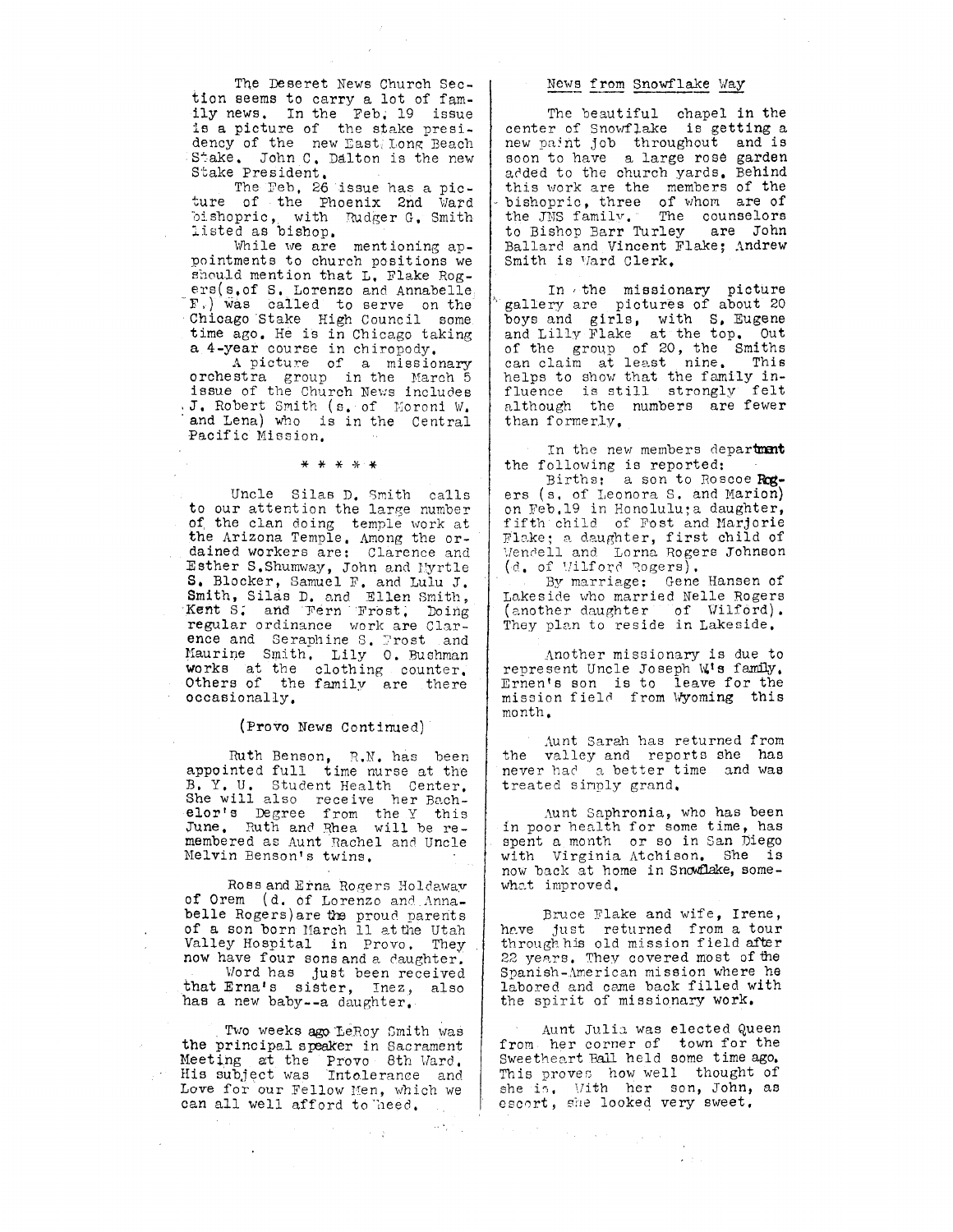### Mesa News'

Uncle George A. (Principal at the Show Low school) was in Mesa recently looking after business interests.

Uncle Elias made one of his hurrled businees trips to Phoenix on the 1st. returning home the same day.

Aunt LucY ls living in Prescott with her daughter, Janet Davi B.

Jesse M. Broadbent spent a few days in Mesa visiting with his parents and looking over the em-<br>ployment situation there. He hopes to locate in Mesa after his graduation ln June fron the Polytechnic school in San Luis Obispo, commo sonoof in ser hair esispo,

Samuel F., Lulu J. and daughter, Maurine, are returning to Snowflake "for the last time" after spending their tenth winter in Mesa, After they responded to a call to work in the Arizona Temple, Samuel was made an ordained worker on March 4, 1941, and three years later, March  $24$ , Iulu was set apart to do ordinance work also, Maurine has also been very busy. She has done endowment work for 1170 peonle, thus giving them an opportunity to nccept this work vicariously. Aunt Esther<br>says they will be missed greatly there, especially by the Clarence Shumway's to whom they have been<br>"good neighbors" for the past five years. She continues that<br>"wherever they are, they will have "wherever they are, they will have<br>our love and blessing."

J(\*\*\*.+

We call attention again to the article in the March Improvement Tra, page 176, "Pioneering<br>Families of Joseph Smith's Uncles" as a little history and genealogy study well worthwhile.

# $\label{eq:2} \begin{array}{l} \mathcal{L}_{\mathcal{A}}(\mathbf{x}) = \mathcal{L}_{\mathcal{A}}(\mathbf{x})\\ \mathcal{L}_{\mathcal{A}}(\mathbf{x}) = \mathcal{L}_{\mathcal{A}}(\mathbf{x}) \end{array}$ \* \* \* \* \*

### Correctlon

We acknowledge 'an error we made in last month's issue under<br>the Provo news in which we men-<br>tloned Uncle Elias' daughter's name as Laverne S. Chamberlain. Her last name is Chambers.

 $\begin{array}{cccccccccccccc} \star & \star & \star & \star & \star & \star \end{array}$ 

One great compensation for<br>always giving "your best" to everything you do, is that "your<br>best" is constantly improving.

In our acknowledgement department we wish to thank the following for letters and kind expreseions received during the month: Aunt Ruth S. Shumway, Shumway, John C.Smith, LaVerne, Cal., Don C.Smith, Mesa, G. A. Rencher,<br>Springerville, Others are mentioned elsewhere in the issue.

\* \* \* \* \*

Della S. Miller tells us of the little colony of Smiths in Albuquerque. She has three children--two girls and a boy. Garland Bushman has four children, one of whom is now at the B. Y. U. in the music department  $(\text{Anna})$ . The other three are boys. Garland has been on a selling trip into Mexico. Julia Smith Rogers (g.d. of Aunt Julia) has two boYs and <sup>a</sup> girl. Her husband, Walter, is with the  $\mathbb{F}$ . B. I.

\*\*rr\*\*

Edith  $\Lambda$ . Smith informed us of the death of her sister, Angeline S. Thomas, on the 8th of March in Long Beach, Calif. She is survived by five sons, a brother, and two sisters.

 $*$   $*$   $*$   $*$   $*$ 

Moroni forwarded us a letter from his brother, S.Cooper Smith, of Porterville, Calif., stati that Peter, the six-year-old son of Don and Frieda  $\Box$ . Christensen (d.of Louis  $\Lambda$ , and Mae H. Decker) is almost recovered from a serious 15 dimost received from a serious when he was knocked down by an automobile while crossing the street in a pedestrian lane in front of the school. He spent three weeks in a Fresno hospital and wore a cast all winter. He now has doffed the cast and gets around on crutches. We all Join in hoping he will recover fully eoon.

### x\*\*\*\*

- We ask for strength and God gives us difficulties which make us strong.
- We pray for wisdom and God sends us problems, the solution of<br>which develops wisdom. which develops wisdom.<br>We plead for prosperity and God
- gives as brain and brawn to r,,lo rlr,
- We plead for courage and God gives 1:s dangers to overcome.
- We ark for favors--God gives us opportunities.

This is the answer.

--Hugh B. Brown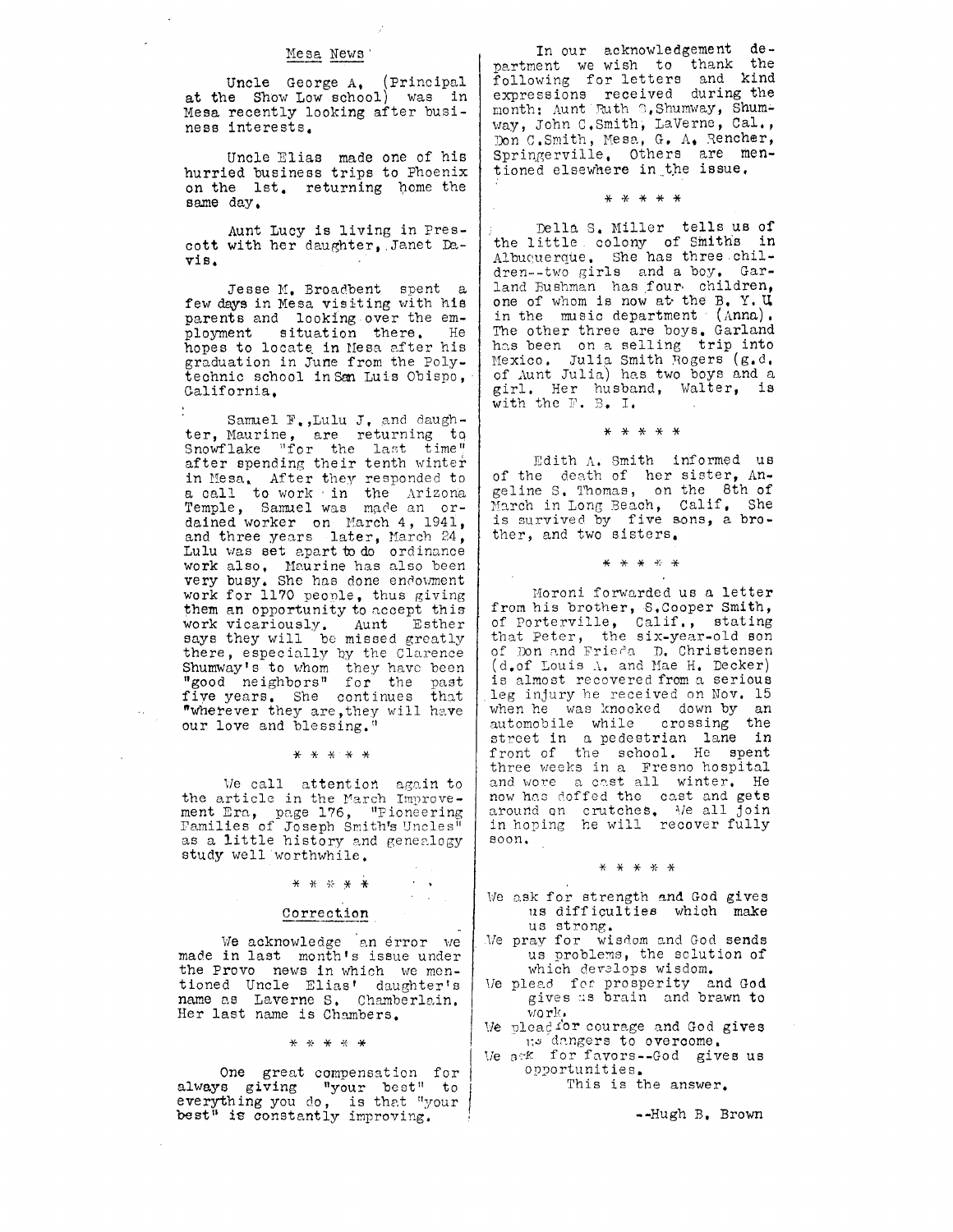To bring the list up to date | we publish herewith the names of . those whose subscriptions are new

> S. Cooper Smith Route  $3$ , Box 319 Porterville, Calif.

Mary S. Monson 2248 So. 19th East Salt Lake City, Utah

Della S. Miller 2219 Matthew Road Albuquerque, N. M.

Mrs. Walter C. Rogers 912 Son Clemente Albuquerque, N. M.

Heber Jarvis 458 E. Kimball<br>Mesa, Arizona

 $\ddot{\phantom{a}}$ 

 $\frac{1}{2}$ 

Mrs. Janet U. Mortensen<br>2939 E. Miner Ave. Stockton, California

G. A. Rencher G. A. Rendner<br>Springerville, Atizona or who renewed their subscriptions ofter the list of subscribers was

> Dr. Francis L. Smith<br>615 A Street Davis, California

Mrs. Kenneth Boyle 2313 W. Jefferson Phoenix, Arizona

Earl E. Udall 825 N. 6th Ave. Phoenix, Arizona

Jesse N. Smith Route 1 Dúncan, Arizona

J. Holmes Smith c/o Food Center Tooele, Utih

Mrs. A. D. Payne  $R_+$   $\mathbb{P}_+$   $D_+$ Duncan, Arizona

Ruth S. Shumway Shumway, Arizona

## THE KINSMAN

A monthly publication of the JOSSe N. Smith family for the fostering of good will among its members; for the recognition of family and individual responsibility for each other; for honoring a noble Lineage; and a little chit chat.

Yearly subscription price -- \$1.00

Editorial Office -- Route 2, Box 799, Provo, Utah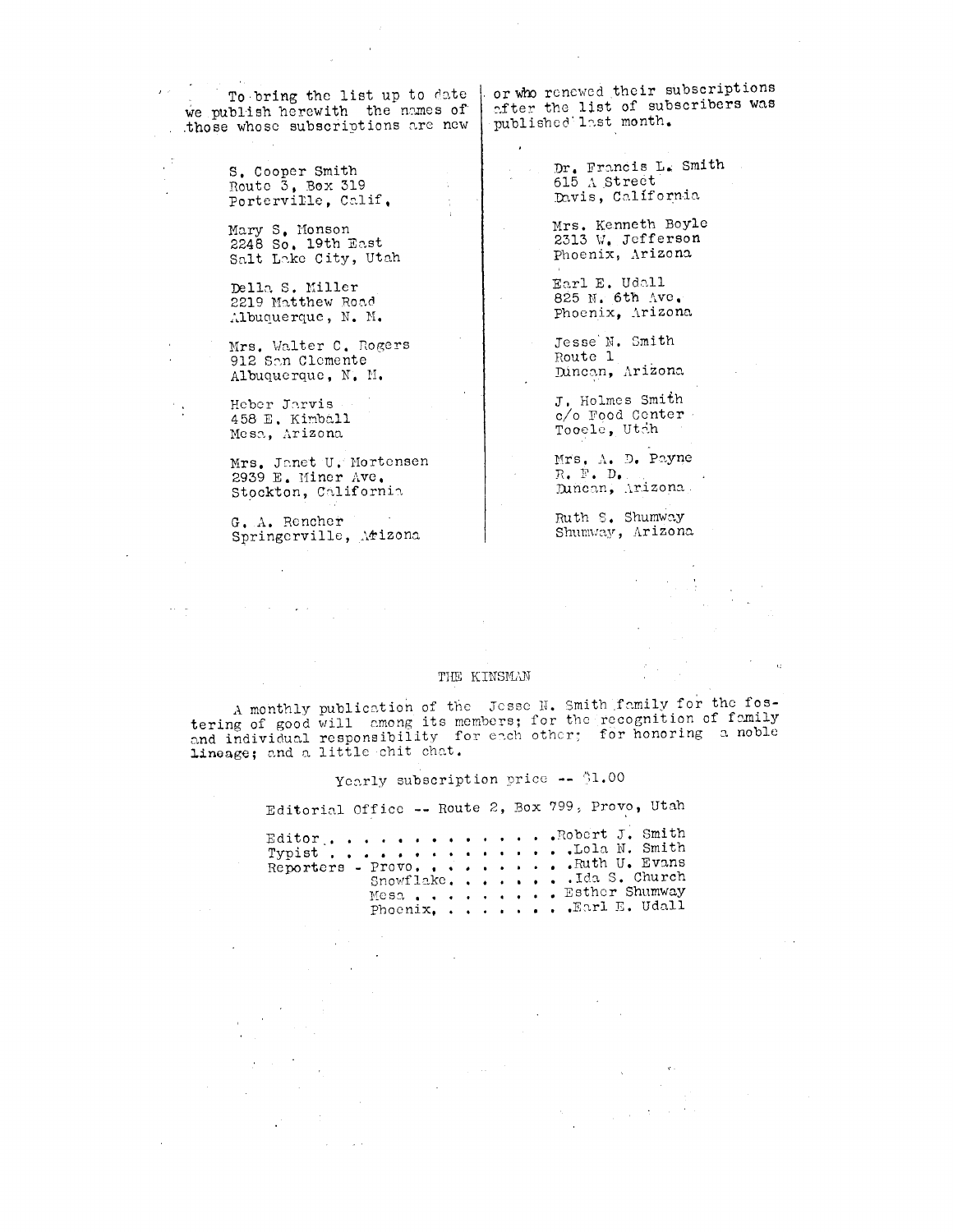## JOURNAL OF JESSE NATHANISL SMITH

Quoted a saying of Pres. 1882 Young's that we would gather the<br>Saints to Salt Lake Valley by<br>thousands and by millions and<br>build a temple there upon the Temple Block. Quoted a saying of George A. Smith's at Parowan in 1851 that the Saints would cross the Colorado River by thousands.<br>He also referred to one of the last councils in which he met the Prophet Joseph when the latter<br>said we would build cities and<br>temples all over the Rocky Mountains.

Construction of the State

 $\mathbb{Z}^2$  $\mathbb{R}^2$ 

> Mon. Nov. 27. I baptized and confirmed my son Robert C. Smith. Fri. Dec. 15. My wife Emma Larson gave birth to my eighth

son and 26th child at 11:30 p.m. Sun, Dec. 24. I blessed him

Sat. Dec. 30. Conference was<br>held in the new meeting house at Taylor. Pres. Lot Smith of the Little Colorado Stake was present besides a full attendance from our stake, I said it was with considerable effort that the Saints of the Taylor Ward had erected a building to shelter us at this time. Thanked Bishop Standifird for his labor and zeal in erecting so good a house for us to meet in. Let us meet together with a spirit of thankfulness and also have a forgiving spirit, for if we expect our Heavenly Father to forgive us our trespasses against Him we must be forgiving toward each. other, We should remember our own weaknesses before we bring our<br>brother to the strict letter of<br>the law. Reports were made from all the wards but Smithville. I said it is likely that Forest<br>Dale will be abandoned by our people as they have been notified by military authorities of Camp Apache that they are on the Indian Reservation and that they must move off it. Since the late rev-<br>elation there has been quite on awakening among the Saints. The brethren sometimes allow themselves to speak slightingly of<br>the Lord's anointed. When this is done in the presence of young persons can we wonder that they lose confidence in those who are thus spoken against. Pres. L. H. Hatch spoke; had had a testimony from his boyhood that God has again spoken from the heavens.<br>Still he never officiated in any of the ordinances without feeling his weaknesses. The Lord has given us His spirit according to<br>our callings and therefore we should honor Him. He has called upon the presidents of the stakes to sanctify themselves and also all the people, and made it obligatory upon the priesthood to see that every member honors God. God has been merciful unto us in thus enabling his servants to present the things before the Saints for<br>their consideration. If any people will be brought under condemnation it is those who having light offered them, have rejected it. When we are prepared the Lord will bring forth the other records of the people of Nephi. We often fall to reprove slanders against the things of God when we hear them. We rejoice that we have good men and faithful men, but we should not honor any man for only doing his duty; it is the Lord that we should honor. We receive our<br>blessings from the Lord. We criticize our brethren and wish they were perfect. Where would we be<br>if they were? These leading positions are thankiess, but someone must be brought to the front. Spoke of the Prophet being torn from his family and complaining to the Lord about it. The Lord<br>replied, "Are you greater than me?" Referred to the persecutions endured by the Savior. Referred to the parable of the Pharisee and the Publican. Referred to one in New Testament times who claimed leniency, as he was owing another. but he had no leniency toward the one who owed him. Referred to the use of tobacco among the Saints. It is a shame that our children have not been taught to let these forbidden things alone. There are individuals that we would be glad to promote if they would let these things alone. The time has come when we must put all these things under our feet, God will hold us<br>accountable if we do not set our faces like a flint against evil. Against men who have faith trusting in God and honored His com-<br>mandments and obeyed them, the arrows of ridicule and persecution are pointed, but the Lord has said He will visit these brethren with blessings and not with cursings. Let us labor with every person that opposes these principles.<br>Let the curtains be lifted and<br>every dark cloud be driven away. Let us sustain the authorities. Called upon all the Bishops to put themselves in order and purify themselves. I gave notice that there would be a Priesthood meeting in the evening. Referring to the paper started by the brethren at St. Johns I said the Lord could teach a man more in half an hour than he could learn of the world in all his life.

At the Priesthood meeting<br>after a good deal of talk about the Coop Store at Taylor I said